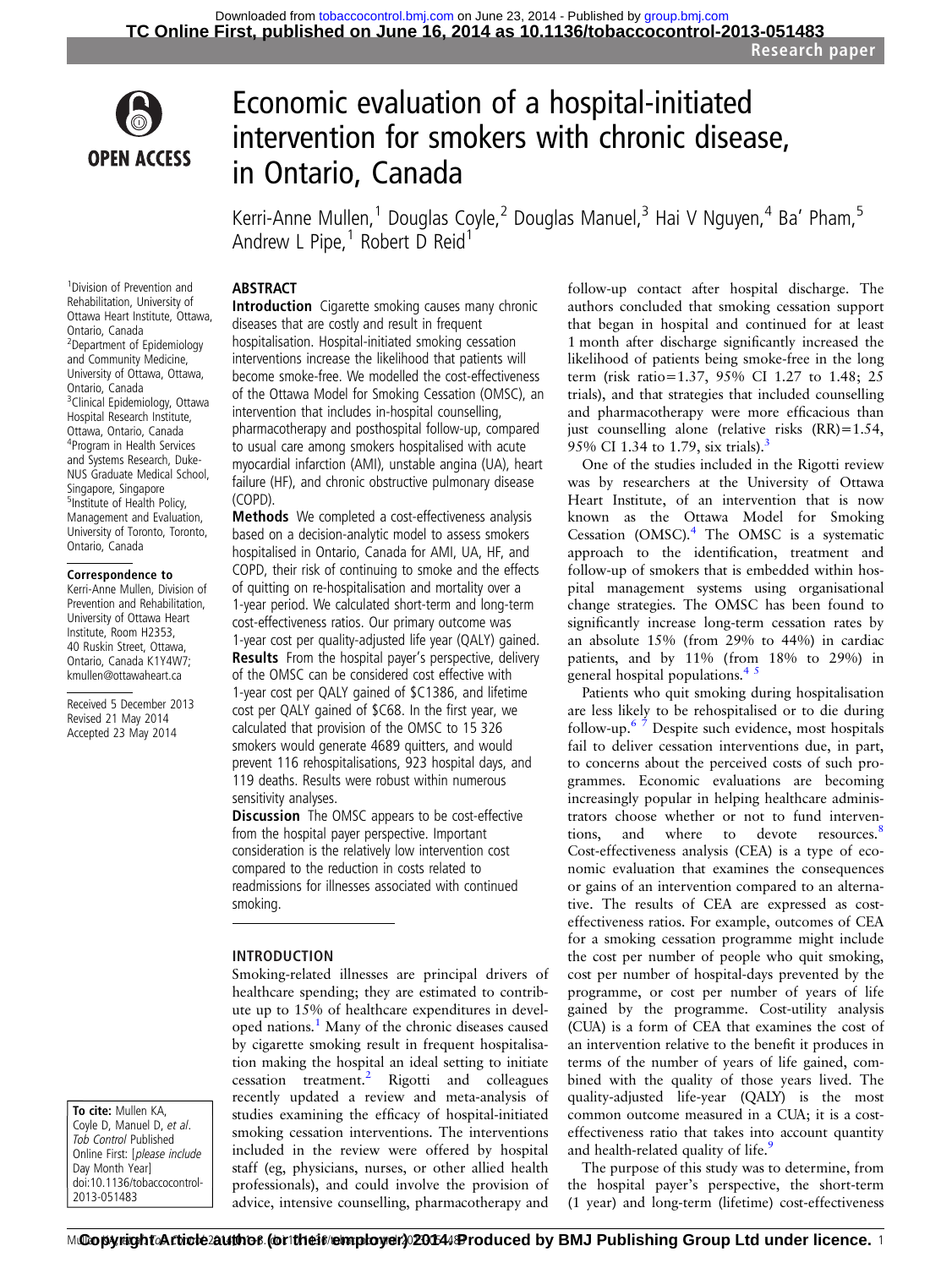<span id="page-1-0"></span>of the OMSC intervention, as compared to a usual care condition, among smokers hospitalised with acute myocardial infarction (AMI), unstable angina (UA), heart failure (HF), or chronic obstructive pulmonary disease (COPD). This perspective and these four diagnoses were selected for our analysis due to the particular burden of these tobacco-related diseases on hospitalisation and rehospitalisation, and the availability of data.

# METHODS

# Setting

Our study examined patients hospitalised in Ontario, a Canadian province with a population of approximately 12.8 million. The smoking prevalence among Ontarians aged 15 years and older was 15.4% in 2009.<sup>[10](#page-7-0)</sup> The smoking prevalence among Canadian hospital populations is higher, at  $20\%$ <sup>11</sup>; consequently, on a given day in Ontario, approximately 6400 of the province's 32 000 hospital beds are occupied by current smokers. Healthcare is publicly funded through the Ontario Health Insurance Plan, where medically necessary services including primary care and specialty care, hospital stays, diagnostic investigations and surgical procedures are available at no cost to residents. There are 211 hospital sites in Ontario that recorded an estimated 987 757 acute care inpatient admissions in 2009.<sup>[12](#page-7-0)</sup>

#### Population

Our analysis included smokers hospitalised for one of the four selected diagnoses. In 2009, there were 20 503, 5370, 16 339 and 17 585 unique admissions to Ontario hospitals for AMI, UA, HF and COPD, respectively, for a total of 59 797, as reported by the Canadian Institute for Health Information's (CIHI) Discharge Abstract Database (DAD).<sup>[13](#page-7-0)</sup> We combined data from a previously published quasi-experimental, before and after cohort study of the OMSC conducted at nine Ontario hospitals, $5$  with data from similar evaluations that took place at an additional 19 Ontario hospitals, in order to estimate the number of these unique admissions that involved smokers, and to estimate programme quit rates. Our study dataset included patients (n=3269) aged 18 years or older who were hospitalised for either AMI ( $n=750$ ), UA ( $n=705$ ), HF (n=855), or COPD (n=956). Smokers were defined as anyone who reported having smoked daily (≥1 cigarette per day) in the 6 months leading up to their hospitalisation. The overall smoking prevalence was 25.4%; disease-specific smoking rates are displayed in table 1. Applying the disease-specific smoking prevalence to the number of unique admissions, we estimated that 15 326 smokers were hospitalised in 2009 for AMI (n=5194), UA (n=1424), HF (n=2804), and COPD  $(n=5904)$ .

# Table 1 Data elements included in the base case analysis (\$ in \$C)

|                                                               | AMI                   | <b>UA</b>             | <b>HF</b>             | <b>COPD</b>           | <b>Sources</b> |
|---------------------------------------------------------------|-----------------------|-----------------------|-----------------------|-----------------------|----------------|
|                                                               |                       |                       |                       |                       | 5              |
| Smoking prevalence rates (95% CI)                             | $0.25$ (0.22 to 0.29) | $0.27$ (0.23 to 0.30) | 0.17 (0.14 to 0.21)   | 0.34 (0.29 to 0.38)   |                |
| Age, mean (SD)                                                |                       |                       |                       |                       | 5              |
| Usual care                                                    | 56.9 (10.2)           | 58.0 (10.5)           | 60.8(13.0)            | 62.3(15.4)            | 5              |
| OMSC                                                          | 57.4 (13.1)           | 56.6 (12.9)           | 61.4(10.4)            | 65.9 (10.6)           |                |
| 12-month smoking abstinence rates (95% CI)                    |                       |                       |                       |                       | 5              |
| Usual care                                                    | 0.22 (0.15 to 0.30)   | $0.20$ (0.13 to 0.30) | 0.17 (0.10 to 0.27)   | $0.13$ (0.08 to 0.21) |                |
| OMSC                                                          | $0.38$ (0.28 to 0.51) | $0.35$ (0.25 to 0.48) | 0.28 (0.20 to 0.39)   | 0.24 (0.19 to 0.30)   |                |
| Risk of one rehospitalisation in first year (95% CI)          |                       |                       |                       |                       |                |
| Continue to smoke                                             | $0.05$ (0.03 to 0.06) | $0.10$ (0.09 to 0.12) | $0.17$ (0.16 to 0.19) | 0.18 (0.17 to 0.20)   | $717 - 20$     |
| Quit smoking                                                  | $0.04$ (0.03 to 0.05) | $0.08$ (0.07 to 0.10) | $0.14$ (0.13 to 0.16) | 0.15 (0.14 to 0.16)   |                |
| Risk of two or more rehospitalisations in first year (95% CI) |                       |                       |                       |                       |                |
| Continue to smoke                                             | $0.03$ (0.02 to 0.04) | $0.03$ (0.02 to 0.05) | $0.09$ (0.07 to 0.11) | 0.14 (0.12 to 0.15)   | $717 - 20$     |
| Quit smoking                                                  | $0.02$ (0.01 to 0.04) | $0.03$ (0.01 to 0.04) | 0.08 (0.06 to 0.09)   | 0.11 (0.10 to 0.13)   |                |
| Rehospitalisation cost, mean (SD)                             | \$9559 (\$14 539)     | \$5950 (\$6932)       | \$10 029 (\$16 696)   | \$8808 (\$16 795)     | 21             |
| Length of stay of rehospitalisation (days), mean (SD)         | 5.6(9.8)              | 4.1(4.9)              | 9.7(12.8)             | 8.4(14.5)             | 21             |
| Risk of death in first year (95% CI)                          |                       |                       |                       |                       |                |
| Continue to smoke                                             | $0.14$ (0.13 to 0.15) | $0.09$ (0.08 to 0.10) | 0.48 (0.47 to 0.49)   | $0.09$ (0.09 to 0.09) | 19 20 22 - 25  |
| Quit smoking                                                  | $0.09$ (0.08 to 0.10) | $0.06$ (0.05 to 0.07) | 0.31 (0.30 to 0.31)   | 0.06 (0.06 to 0.06)   |                |
| Utility scores                                                |                       |                       |                       |                       |                |
| Continue to smoke                                             | 0.53                  | 0.52                  | 0.48                  | 0.50                  | 26 27          |
| Quit smoking                                                  | 0.55                  | 0.54                  | 0.50                  | 0.52                  |                |
| Life expectancy, mean number of years remaining               |                       |                       |                       |                       |                |
| Continue to smoke                                             | 7.58                  | 7.42                  | 5.19                  | 7.75                  | $28 - 30$      |
| Quit smoking                                                  | 8.76                  | 8.64                  | 6.07                  | 9.01                  |                |
| Intervention costs (per patient)                              |                       |                       |                       |                       |                |
| Personnel costs to complete in-hospital consultation          | \$20.63               | \$20.63               | \$20.63               | \$20.63               |                |
| In-hospital pharmacotherapy                                   | \$13.95*              | \$9.23*               | \$21.60*              | \$21.25*              |                |
| Automated follow-up system fee                                | \$10.30               | \$10.30               | \$10.30               | \$10.30               |                |
| Personnel costs to complete follow-up counselling calls       | \$27.24               | \$27.24               | \$27.24               | \$27.24               |                |
| Total intervention cost                                       | \$71.50               | \$66.98               | \$78.81               | \$76.44               |                |
|                                                               |                       |                       |                       |                       |                |

\*Pharmacotherapy costs differ by diagnosis due to differing mean lengths of stay (LOS): AMI, mean LOS 5.6 days; UA, mean LOS 4.1 days; HF, mean LOS 9.7 days; COPD, mean LOS 8.4 days.

AMI, acute myocardial infarction; COPD, chronic obstructive pulmonary diseases; HF, heart failure; OMSC, Ottawa model for smoking cessation; UA, unstable angina pectoris.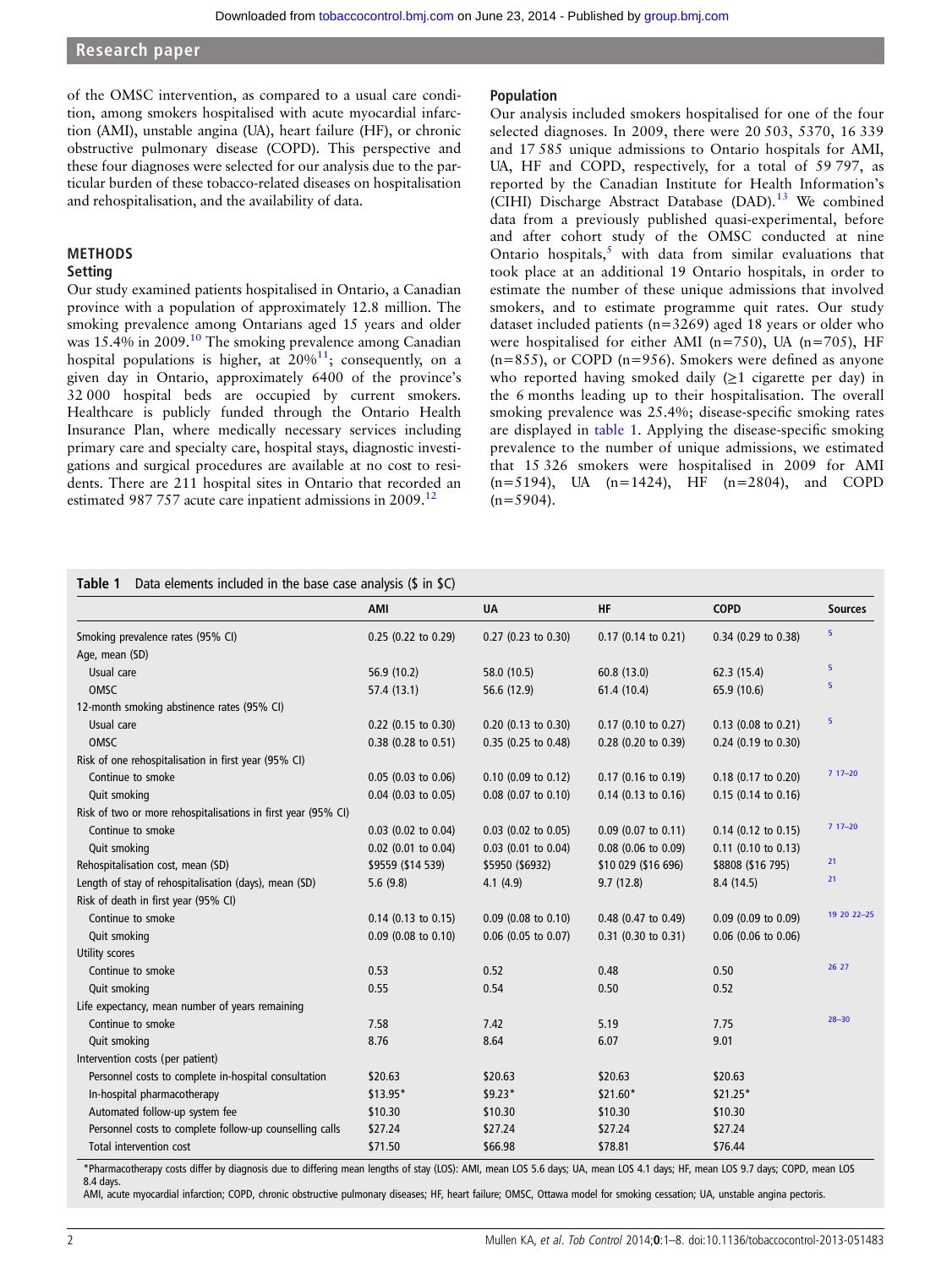# Intervention

The OMSC was selected as the intervention in our model for several reasons. It is the most widely implemented hospital-initiated smoking cessation intervention in Canada. As of 2014, it had been implemented in approximately 100 (14%) Canadian hospitals. It features a large programme database where data were available to generate some of our model's data elements, broken down by disease group. A Canadian intervention was preferred as our estimates of cost and risk of rehospitalisation were derived from Canadian sources.

As part of the OMSC intervention, the following takes places with each admitted smoker: (1) a 10–30 min consultation is completed by a nurse or another healthcare professional (eg, respiratory therapist) at the bedside, employing a standardised consultation and assessment form. The form gathers information on smoking history and readiness to quit. It guides the health professional in the selection and ordering of quit smoking medication, in giving practical advice, and registering the patient in the follow-up support programme; (2) pharmacotherapy (primarily nicotine replacement therapy—NRT) is offered to the patient for the duration of their hospital admission and ordered through the hospital pharmacy using standard medication order forms; (3) guidance regarding the use of smoking cessation pharmacotherapy following hospital discharge is provided; (4) a patient education booklet with information for those thinking about quitting, preparing to quit, ready to quit, or wanting to stay smoke-free is provided; (5) enrolment in a telephone follow-up system for 6 months after discharge is offered. The telephone follow-up is conducted using an automated system that places eight programmed calls to smokers on days 3, 14, 30, 60, 90, 120, 150 and 180 after their discharge date. Patients respond to automated questions about their smoking status and their confidence in remaining smoke-free. Their responses serve as a triage tool, and the system flags those who have relapsed to smoking or who may have low confidence in remaining smoke-free. Nurse counsellors who specialise in smoking cessation treatment and relapse prevention monitor the system and call patients who are flagged as experiencing difficulty. The OMSC protocol and follow-up system have been previously described in greater detail.<sup>4  $\frac{5}{14}$ </sup>

# Usual care

A number of guidelines exist recommending the integration of tobacco cessation interventions within clinical practices in Canada<sup>15 16</sup>; however, the large majority of hospitals in Canada do not have in place smoking cessation protocols or programmes. Therefore, the most common alternative to our intervention is usual care, which may consist of the recording of smoking status on the patient chart and possibly the provision of a patient education booklet.

# Model framework

A decision analytic model was developed using an Excel spreadsheet (Microsoft Corporation, USA). It included smokers hospitalised with AMI, UA, HF and COPD (15 326 in each the usual care and OMSC branches), their RRs of continuing to smoke, and the transitions to various states relating to health outcomes among those who continued to smoke versus those who had quit over the 1-year period (figure 1). The following 1-year health states were included: no adverse outcomes, one rehospitalisation, two or more rehospitalisations, or death.

The data elements used in our model's base case analysis are listed in [table 1](#page-1-0) and their sources identified.

# Smoking abstinence rates

Smoking abstinence rates were obtained from our study dataset. Self-reported 6-month continuous quit rates (ie, patient responded 'no' when asked 'have you used any form of tobacco in the past 6 months?') had been collected on a sample of smokers who received either usual care (n=369) or OMSC (n=439). They were calculated using intention-to-treat analysis (ie, we assumed that those who were lost to follow-up were still smoking) and were broken down by diagnosis. A 5% relapse rate was applied to our 6-month quit rates in order to estimate 1-year quitting in our model based on a 2008 meta-analysis of relapse by Hughes et al.<sup>[31](#page-7-0)</sup> Overall, the 12-month quit rate (95% CI) was 17.9% (14.0% to 21.8%) for usual care and 28.5% (24.3% to 32.7%) for the OMSC intervention. Disease-specific rates are presented in [table 1.](#page-1-0)

# Rehospitalisation

We obtained values for the risk of being readmitted to hospital one or two or more times in the year following the index hospitalisation for each diagnosis using data provided by CIHI. These values were assigned to patients who had quit smoking. For continued smokers, the risk values were multiplied by the following RR of being rehospitalised: 1.21 for AMI or  $UA^7$ ; 1.20 for



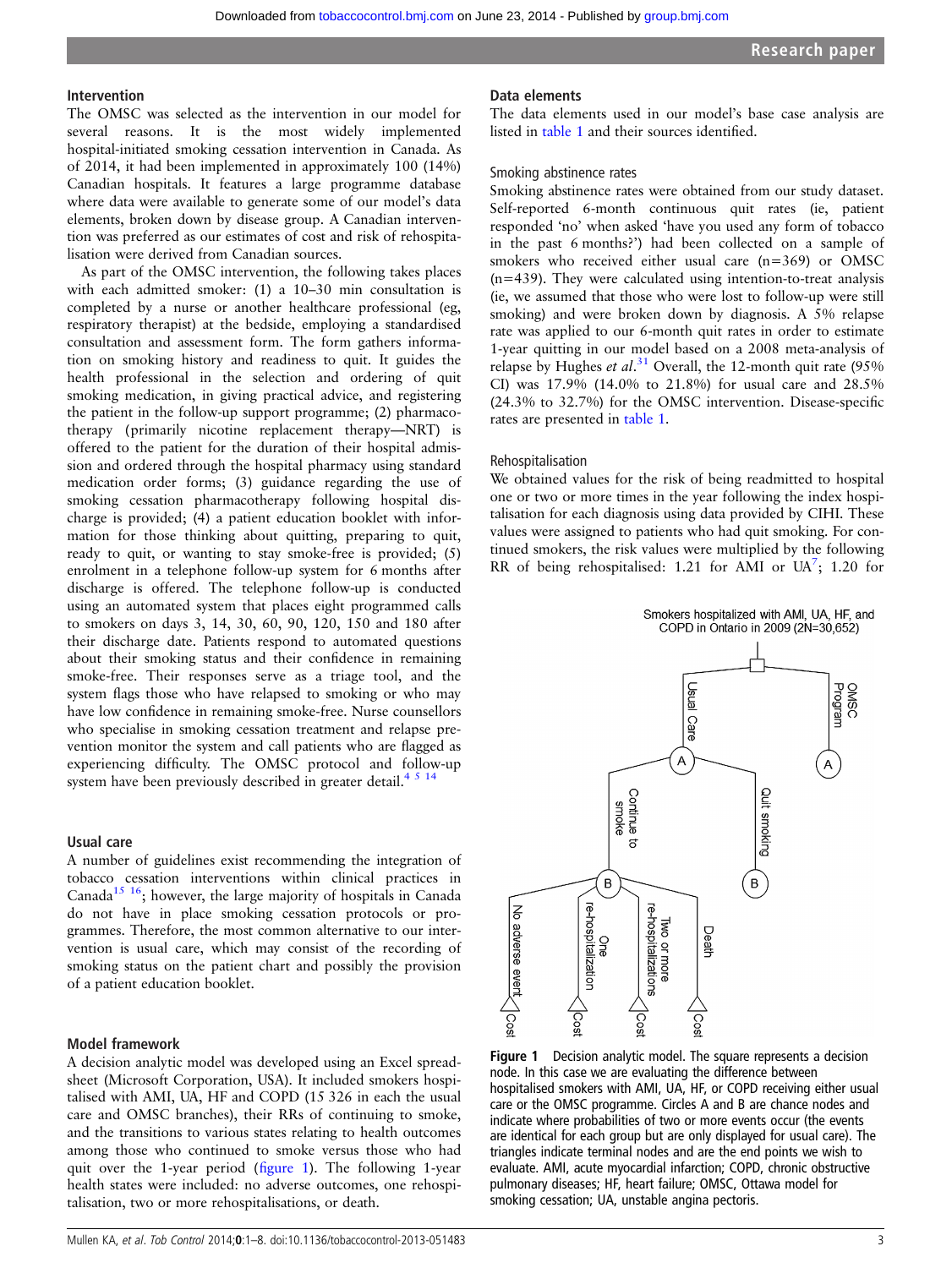<span id="page-3-0"></span> $HF<sup>20</sup>$  $HF<sup>20</sup>$  $HF<sup>20</sup>$ ; and, 1.25 for COPD.<sup>19</sup> To calculate a total number of rehospitalisations, we multiplied the number of patients in each group by the RRs and by a factor of 1 for one rehospitalisation, and a factor of 2.5 for two or more rehospitalisations. The total cost of rehospitalisations was obtained by multiplying the number of rehospitalisations by the mean diagnosis-specific hospital admission costs in 2009, as per the Ontario Case Costing Initiative (OCCI). $21$  We calculated the number of hospital-days used in the 1-year period following index hospitalisation for recent quitters and continued smokers by multiplying the total number of rehospitalisations in each group by the mean length of stay for each diagnosis, obtained from OCCI.

# Deaths

We obtained disease-specific mortality rates using published studies of Ontario or Canadian patients.<sup>[23](#page-7-0)–25</sup> These rates were assigned to patients who had quit smoking. For continued smokers, the mortality rates were multiplied by the following RR values for death: 1.50 for AMI or  $UA^{22}$  $UA^{22}$  $UA^{22}$ ; 1.41 for  $HF^{20}$ ; and, 1.71 for COPD.<sup>[19](#page-7-0)</sup>

# Utility scores and life expectancies

Utility scores are estimates of health-related quality of life, and are used to calculate the outcome of QALY. Utility values can be between 1 and 0, with a score of 1 indicating perfect health and 0 representing death. The following utility values used were obtained from a catalogue of scores for chronic conditions in the USA: AMI (0.70), UA (0.69), HF (0.64), and COPD (0.66).<sup>[26](#page-7-0)</sup> These chronic-condition utilities were then multiplied by utility scores of 0.75 for continued smokers and 0.78 for recent quitters.[27](#page-7-0) Life expectancies for continued smokers and quitters were obtained from published studies, $28-30$  $28-30$  and were discounted by 5% in the base case, as recommended by Canadian guidelines for the economic evaluation of health technologies. $32$ 

# Usual care costs

The estimated staff time involved with recording smoking status and providing a patient education booklet is 1 min at a cost of \$C0.69 per smoker. Currently in Canada, the most widely used patient education booklets are provided through the Canadian Cancer Society (<http://www.cancer.ca>) and are available at no charge to hospitals. The personnel costs for usual care and intervention were based on the average 2009 hourly rate of a midlevel registered nurse of  $$C33.28<sup>33</sup>$  plus 24% extended benefits $34$  for a total of \$C41.27.

| Table 2 Projected cost outcomes of OMSC intervention compared   |
|-----------------------------------------------------------------|
| to usual care in patients with AMI, UA, HF and COPD (\$ in \$C) |

| Cost                                                                            | Usual care<br>$(n=15326)$ | <b>OMSC</b><br>$(n=15326)$ | Costs (savings)<br>from intervention |
|---------------------------------------------------------------------------------|---------------------------|----------------------------|--------------------------------------|
| Intervention costs                                                              | \$10 575                  | \$1 139 070                | \$1 128 495                          |
| Repeat hospitalisation costs in year following index hospitalisation            |                           |                            |                                      |
| AMI                                                                             | \$5 984 453               | \$5 808 343                | (5176110)                            |
| <b>UA</b>                                                                       | \$1 474 391               | \$1 433 128                | (541263)                             |
| HF                                                                              | \$10 991 834              | \$10 777 828               | (5214007)                            |
| <b>COPD</b>                                                                     | \$26 901 393              | \$26 289 058               | (5612 335)                           |
| Total                                                                           | \$45 362 645              | \$45 447 426               | \$84 781                             |
| Per patient                                                                     | \$2960                    | \$2965                     | \$5                                  |
| AMI, acute myocardial infarction; COPD, chronic obstructive pulmonary diseases; |                           |                            |                                      |

HF, heart failure; OMSC, Ottawa model for smoking cessation; UA, unstable angina pectoris.

#### Intervention costs

Intervention costs did not include costs related to implementing the programme, but included costs incurred by the hospitals for operating the programme. These costs were based on previous evaluations of the OMSC, and included: (1) personnel costs associated with providing 30 min of bedside intervention (\$C20.63 per patient); (2) the average daily cost of NRT (\$C2.15 per patient, as determined by the University of Ottawa Heart Institute Department of Pharmacy) multiplied by the relative length of stay for each diagnosis (determined by OCCI); (3) telephone follow-up system and programme database management fees (\$C10.30 per patient; TelASK Technologies, Ottawa, Ontario, Canada); and, (4) personnel costs associated with 40 min of monitoring of the follow-up system (\$C27.24 per patient).

#### Base case outcomes

Our base case analysis produced the following intermediate outcomes for usual care and OMSC groups: number of quitters, number of rehospitalisations, number of hospital-days, number of deaths, number of life-years, and number of QALYs. The net cost (total rehospitalisation costs saved minus total intervention costs) and intermediate outcomes were used to calculate the cost-effectiveness ratios. Our primary short-term outcome was 1-year cost per QALY gained. Additional 1-year outcomes were: cost per quitter, cost per hospital-day avoided, and cost per death avoided.

Long-term (ie, over the patient's lifetime) outcomes included lifetime cost per QALY gained and cost per life-year gained (LYG). Mean age and life expectancies were used to calculate total life-years for usual care and OMSC groups. Mean age by diagnosis was obtained from the OMSC database. For long-term QALYs, we multiplied the average life expectancy in each group by the corresponding utility scores.

# Sensitivity analyses

# Univariate sensitivity analysis

We conducted a series of interviews with hospital decision makers ( $n=22$ ) and provincial healthcare policy analysts ( $n=5$ ) to determine what additional intervention components to consider in our sensitivity analysis. The most common component of interest was the addition of 12 weeks of cost-free NRT for patients once they are discharged from hospital. Based on recent reviews evaluating the efficacy of population-based and hospitalbased interventions that include NRT, we estimated that the addition of 12 weeks of NRT would increase our programme effectiveness by a relative  $58\%$ .<sup>[3](#page-6-0)35</sup>

For long-term outcomes, costs and benefits were discounted at 5% in the base case. We used rates of 0% and 3% in the sensitivity analysis as recommended by Canadian guidelines for the economic evaluation of health technologies.<sup>[32](#page-7-0)</sup>

# Probabilistic sensitivity analysis

We performed a probabilistic sensitivity analysis to generate uncertainty in the model using Monte Carlo simulation technique for our primary short-term outcome of 1-year cost per QALY gained as well as for lifetime cost per QALY gained. This is a common method used when economic evaluations are based on patient-level or observational data to handle the fact that data elements or 'input parameters' that go into the model are imprecisely estimated from sampled data. In our case, this applies to our input parameters of costs, quit rates, rehospitalisation rates, length of stay values and death rates. Each of these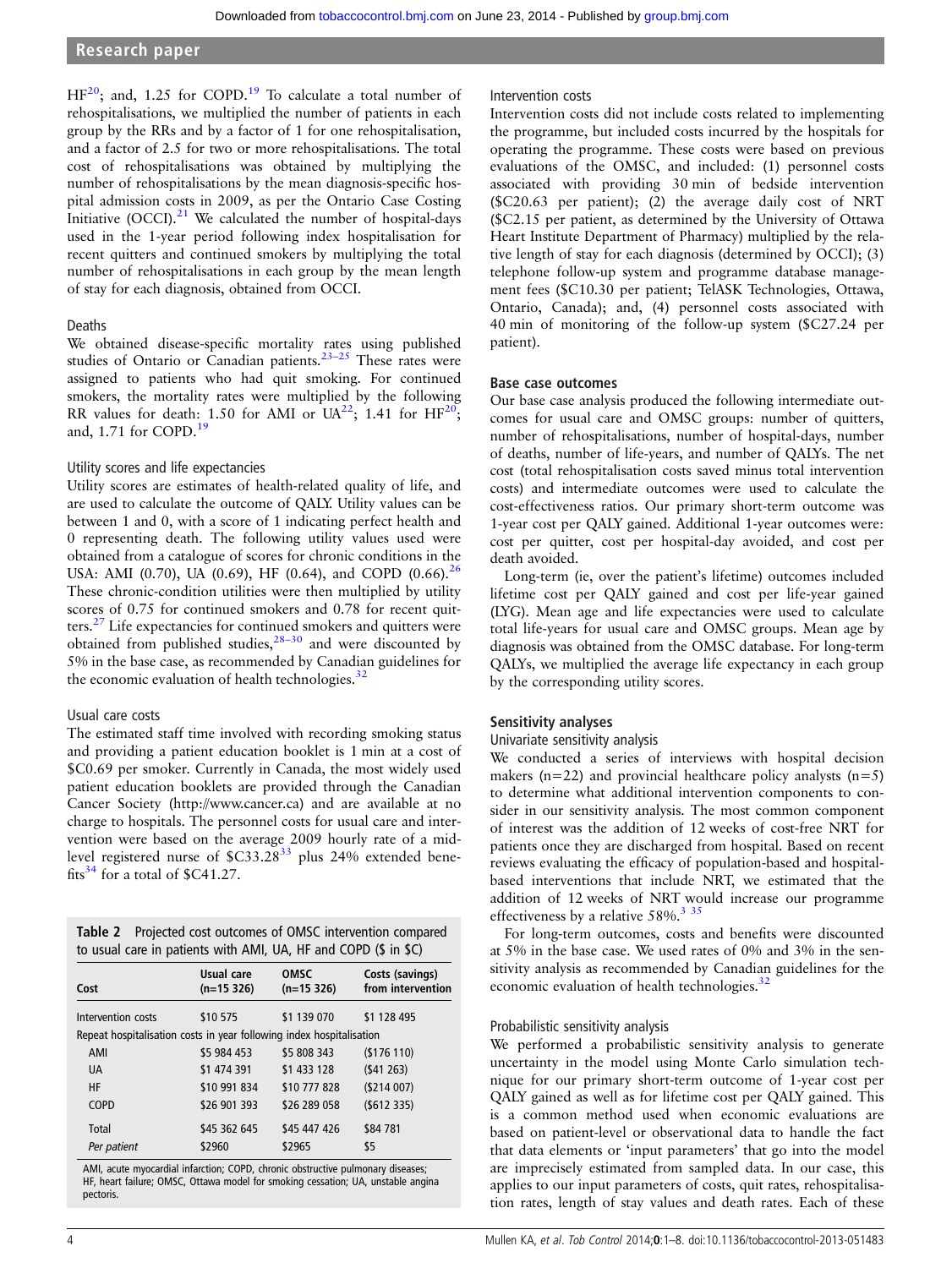parameters included a SD or 95% CI which were the distributions used to handle the uncertainty in our model. The uncertainty of all the parameters was assessed simultaneously and was characterised as b distributions (probability between 0 and 1). Our model was evaluated 5000 times, with each simulation involving a random draw from each of the input parameter distributions. In our study, 5000 estimates of costs and QALYs were obtained and were presented by two cost-effectiveness acceptability curves (CEAC)—one for short-term and one for long-term QALYs. The CEACs report the probability that the intervention is cost effective compared to usual care for alterna-tive values of a QALY.<sup>[8](#page-7-0)</sup>

#### RESULTS

# Base case analysis

Short-term

[Table 2](#page-3-0) presents the cost outcomes of the OMSC intervention compared to usual care by diagnosis. From the hospital payer perspective, providing the OMSC programme to 15 326 smokers with AMI, UA, HF, or COPD would cost an average of \$74 per smoker, or \$1 139 070 per year. This investment would generate 4689 new quitters and would prevent 116 repeat hospitalisations, 923 hospital days, and 119 deaths in the first year. The base case intermediate outcomes are presented in table 3.

Overall, the intervention resulted in the following 1-year costeffectiveness ratios: cost per QALY gained of \$C1386, cost per quitter of \$C20, cost per hospital day avoided of \$C103, and cost per death avoided of \$C803. The disease-specific and overall cost-effectiveness ratios are summarised in [table 4.](#page-5-0)

#### Long term

The OMSC intervention resulted in an overall lifetime cost per QALY gained of \$C61 and cost per LYG of \$C36. The OMSC was dominant (ie, overall costs are lower and QALYs and lifeyears are higher) over usual care in patients with COPD and resulted in greater lifetime QALY and life-years for each of the diagnoses. The lifetime QALY gained were 0.31 per smoker with AMI, 0.29 per smoker with UA, 0.15 per smoker with HF, and 0.20 per smoker with COPD. The overall number of lifeyears gained per smoker was 0.40.

#### Sensitivity analyses

The univariate sensitivity analysis results are presented in [table 4.](#page-5-0) In the base case analysis, quit smoking medications were only provided to the patients during their hospital admission. The provision of 12 weeks of NRT to patients following their hospitalisation increased the per-patient intervention cost by \$C346, and produced an overall 1-year cost per QALY gained of \$C24 606, and lifetime cost per QALY gained of \$C1071

For the long-term cost-effectiveness ratios, the programme remained cost effective when 0% and 3% discounting was applied.

[Figure 2](#page-5-0) presents the CEAC for 1-year QALY by diagnosis. The probability that the OMSC is most cost effective compared to usual care was greater than 90% for AMI and HF and over 70% for UA and COPD for all values of 1-year QALY from \$C0 to \$C100 000 (fi[gure 2\)](#page-5-0).

In the case of lifetime QALY, the CEACs in fi[gure 3](#page-5-0) demonstrate that the probability that the OMSC is the most costeffective alternative was greater than 90% for all diagnoses.

# **DISCUSSION**

Not surprisingly, our results indicate the economic burden to the hospital system of continued smoking is large. Hospitalisation is an opportune time to initiate smoking cessation treatment as

Table 3 Base case outcomes of OMSC compared to usual care in 2009 cohort of patients with AMI, UA, HF and COPD

| <b>Outcome</b>                    | Usual care<br>$(n=15 326)$ | OMSC<br>$(n=15 326)$ | <b>Outcomes prevented</b><br>(gained) by<br>intervention |
|-----------------------------------|----------------------------|----------------------|----------------------------------------------------------|
|                                   |                            |                      |                                                          |
| Patients who<br>continue to       | 12 657                     | 10 637               | 2020                                                     |
| smoke, n                          |                            |                      |                                                          |
| 1 year repeat hospitalisations, n |                            |                      |                                                          |
| AMI                               | 626                        | 608                  |                                                          |
| <b>UA</b>                         | 248                        | 241                  |                                                          |
| HF                                | 1096                       | 1074                 |                                                          |
| <b>COPD</b>                       | 3054                       | 2985                 |                                                          |
| Total                             | 5024                       | 4908                 | 116                                                      |
| 1 year hospital days, n           |                            |                      |                                                          |
| AMI                               | 3506                       | 3403                 |                                                          |
| UA                                | 1016                       | 988                  |                                                          |
| ΗF                                | 10 631                     | 10 424               |                                                          |
| <b>COPD</b>                       | 25 655                     | 25 071               |                                                          |
| <b>Total</b>                      | 40 808                     | 39 886               | 923                                                      |
| 1 year mortality, n               |                            |                      |                                                          |
| AMI                               | 687                        | 644                  |                                                          |
| <b>UA</b>                         | 124                        | 117                  |                                                          |
| ΗF                                | 1197                       | 1156                 |                                                          |
| <b>COPD</b>                       | 541                        | 515                  |                                                          |
| <b>Total</b>                      | 2550                       | 2431                 | 119                                                      |
| Life years, n                     |                            |                      |                                                          |
| AMI                               | 40 703                     | 41 701               |                                                          |
| <b>UA</b>                         | 9975                       | 10 282               |                                                          |
| HF                                | 8616                       | 9015                 |                                                          |
| <b>COPD</b>                       | 42 497                     | 43 479               |                                                          |
| Total                             | 101 791                    | 104 476              | (2685)                                                   |
| QALYs (1 year), n                 |                            |                      |                                                          |
| AMI                               | 2584                       | 2612                 |                                                          |
| UA                                | 716                        | 722                  |                                                          |
| ΗF                                | 1059                       | 1074                 |                                                          |
| <b>COPD</b>                       | 2816                       | 2835                 |                                                          |
| Total                             | 7175                       | 7244                 | (69)                                                     |
| QALYs (lifetime), n               |                            |                      |                                                          |
| AMI                               | 21 701                     | 22 383               |                                                          |
| UA                                | 5741                       | 5920                 |                                                          |
| ΗF                                | 7189                       | 7353                 |                                                          |
| COPD                              | 23 386                     | 23 911               |                                                          |
| <b>Total</b>                      | 58 017                     | 59 568               | (1551)                                                   |

AMI, acute myocardial infarction; COPD, chronic obstructive pulmonary diseases; HF, heart failure; OMSC, Ottawa model for smoking cessation; QALY, quality adjusted life year; UA, unstable angina pectoris.

smokers are frequent and high cost users of the healthcare system and are often highly motivated to quit smoking during their admission. Smokers would benefit significantly from receiving cessation support while in hospital in terms of being able to quit smoking and reducing their risk of morbidity and mortality. An estimated \$C547 million is spent each year in Ontario on hospitalisations for AMI, UA, HF and COPD alone. Our study estimates that provision of the OMSC intervention to smokers admitted with these issues would represent 0.20% of this cost, yet could result in several individual and health system benefits and, in the case of COPD patients, could result in actual cost savings.

However, there is an apparent expectation of behavioural or preventative interventions, including smoking cessation, to demonstrate that they are cost saving or able to save lives with little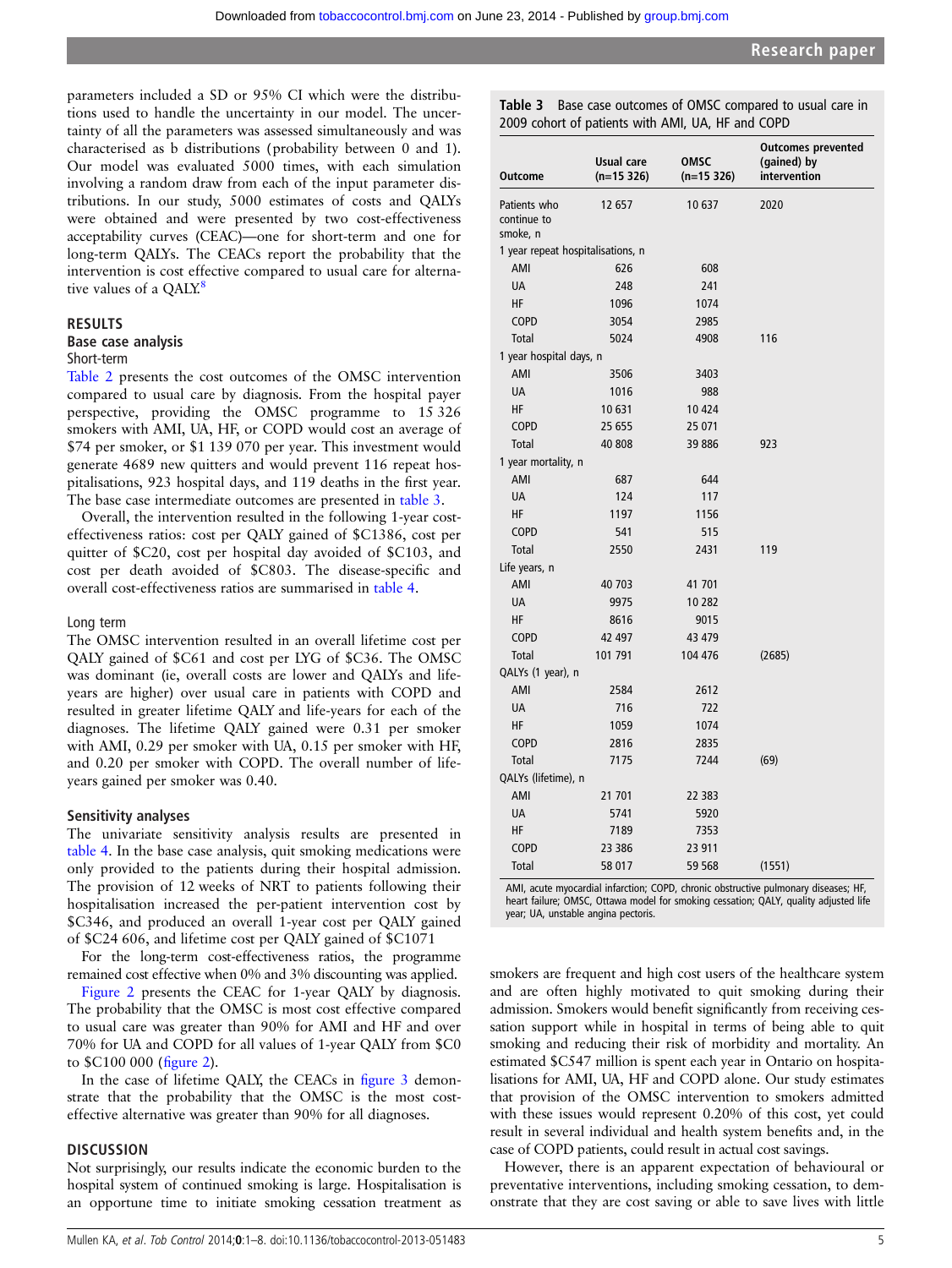|                        |                               | Univariate sensitivity analyses              |                               |                               |  |
|------------------------|-------------------------------|----------------------------------------------|-------------------------------|-------------------------------|--|
|                        | Base<br>case                  | 12 weeks of<br>additional<br>pharmacotherapy | <b>Discount</b><br>rate of 0% | <b>Discount</b><br>rate of 3% |  |
| Short-term outcomes    |                               |                                              |                               |                               |  |
|                        | 1 year cost per QALY gained   |                                              |                               |                               |  |
| AMI                    | \$6874                        | \$25 496                                     |                               |                               |  |
| <b>UA</b>              | \$8482                        | \$32 328                                     |                               |                               |  |
| ΗF                     | \$472                         | \$19834                                      |                               |                               |  |
| <b>COPD</b>            | <b>Dominant</b>               | \$24 126                                     |                               |                               |  |
| <b>Overall</b>         | \$1386                        | \$24 606                                     |                               |                               |  |
| Cost per quitter       |                               |                                              |                               |                               |  |
| AMI                    | \$99                          | \$552                                        |                               |                               |  |
| <b>UA</b>              | \$107                         | \$608                                        |                               |                               |  |
| HF                     | \$9                           | \$523                                        |                               |                               |  |
| <b>COPD</b>            | <b>Dominant</b>               | \$469                                        |                               |                               |  |
| <b>Overall</b>         | \$20                          | \$528                                        |                               |                               |  |
|                        | Cost per hospital-day avoided |                                              |                               |                               |  |
| AMI                    | \$1893                        | \$7020                                       |                               |                               |  |
| <b>UA</b>              | \$1904                        | \$7259                                       |                               |                               |  |
| HF                     | \$34                          | \$1244                                       |                               |                               |  |
| <b>COPD</b>            | Dominant                      | \$796                                        |                               |                               |  |
| <b>Overall</b>         | \$103                         | \$1808                                       |                               |                               |  |
| Cost per death avoided |                               |                                              |                               |                               |  |
| AMI                    | \$4494                        | \$16 668                                     |                               |                               |  |
| <b>UA</b>              | \$7790                        | \$27 784                                     |                               |                               |  |
| ΗF                     | \$169                         | \$7544                                       |                               |                               |  |
| <b>COPD</b>            | <b>Dominant</b>               | \$17 435                                     |                               |                               |  |
| <b>Overall</b>         | \$803                         | \$14 658                                     |                               |                               |  |
| Long-term outcomes     |                               |                                              |                               |                               |  |
|                        | Lifetime cost per QALY gained |                                              |                               |                               |  |
| AMI                    | \$286                         | \$1062                                       | \$109                         | \$207                         |  |
| <b>UA</b>              | \$303                         | \$1154                                       | \$118                         | \$220                         |  |
| ΗF                     | \$42                          | \$1564                                       | \$23                          | \$34                          |  |
| <b>COPD</b>            | Dominant                      | \$885                                        | Dominant                      | Dominant                      |  |
| <b>Overall</b>         | \$68                          | \$1071                                       | \$24                          | \$45                          |  |
| Cost per LYG           |                               |                                              |                               |                               |  |
| AMI                    | \$196                         | \$726                                        | \$68                          | \$137                         |  |
| <b>UA</b>              | \$177                         | \$674                                        | \$69                          | \$128                         |  |
| ΗF                     | \$17                          | \$723                                        | \$11                          | \$15                          |  |
| <b>COPD</b>            | Dominant                      | \$474                                        | Dominant                      | Dominant                      |  |
| Overall                | \$36                          | \$629                                        | \$14                          | \$26                          |  |

<span id="page-5-0"></span>Table 4 Cost-effectiveness ratios of OMSC compared to usual care in 2009 cohort of patients with AMI, UA, HF and COPD (\$ in \$C)

AMI, acute myocardial infarction; COPD, chronic obstructive pulmonary diseases; HF, heart failure; LYG, life-year gained; OMSC, Ottawa model for smoking cessation; QALY, quality adjusted life year; UA, unstable angina pectoris.

investment. By contrast, this requirement does not exist to nearly the same extent when it comes to other medical or procedural interventions for chronic diseases, for instance, treatments for hyperlipidaemia or vascular surgeries. Given the known benefits of smoking cessation on morbidity and mortality, it is our opinion that cessation interventions should be adopted regardless of their ability to save money. If smoking cessation interventions are indeed cost saving, this should be seen simply as a favourable consequence of helping people to quit.

# Results as compared to other studies

An earlier investigation revealed that a nurse-led smoking cessation intervention for patients hospitalised for AMI cost \$C220



Figure 2 Cost effectiveness acceptability curves by disease showing change in the probability that the OMSC is cost-effective as the value of QALY (1-year) changes. OMSC, Ottawa model for smoking cessation. QALY, quality adjusted life year;

per LYG in 1991 US dollars (approximately \$C628 per LYG in current Canadian dollars). $36$  In that study, the intervention was estimated to reduce smoking by 26%, more than twice as much as our estimate. We believe our estimate of the effect of the OMSC intervention on quitting is a more accurate reflection of what can be achieved in 2012. More recently, Ladapo et  $al^6$  $al^6$  projected the cost-effectiveness of smoking cessation interventions for a hypothetical US cohort of 327 600 smokers hospitalised with AMI employing in-hospital counselling and follow-up telephone calls from a nurse after discharge, but did not include the use of pharmacotherapy in the base case; their programme would cost \$C540 per quitter and \$C4350 per LYG. Comparatively, the OMSC cost-effectiveness ratios for smokers with AMI of \$C99 per quitter and \$C196 per LYG can be considered highly appealing.

Our long-term cost-effectiveness ratios are also highly attractive when compared to several other interventions routinely used to treat patients with smoking-related conditions (or their sequelae), including: b-blocker use after AMI ( $\approx$ \$C10 000 per LYG)<sup>[37](#page-7-0)</sup>; inhaled corticosteroids for treatment of COPD (≈\$C30 000 per



Figure 3 Cost effectiveness acceptability curves by disease showing change in the probability that the OMSC is cost-effective as the value of QALY (lifetime) changes. OMSC, Ottawa model for smoking cessation. QALY, quality adjusted life year;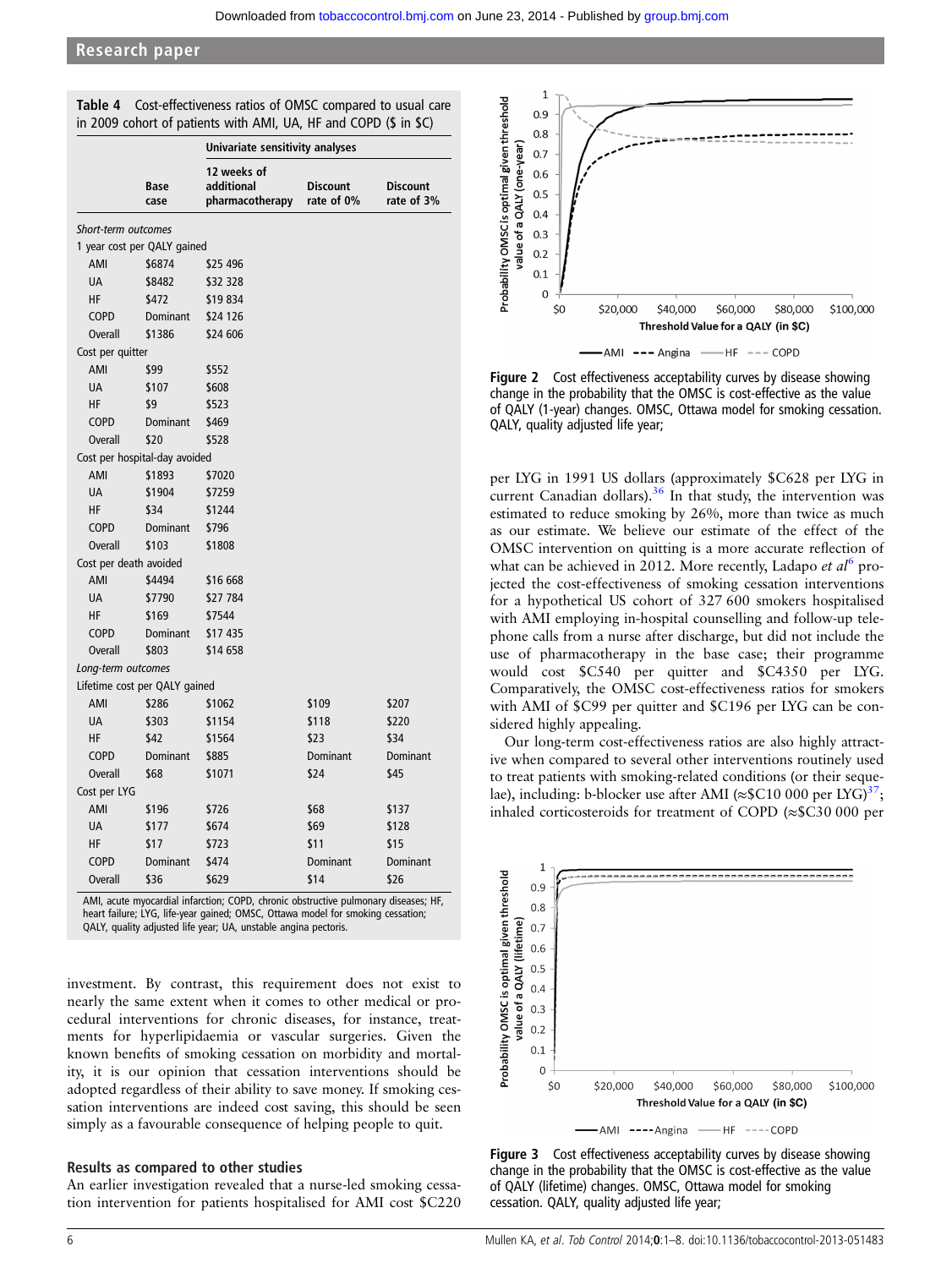<span id="page-6-0"></span>LYG)<sup>38</sup>; cardiac resynchronisation therapy for HF ( $\approx$ \$C50 000 per LYG)<sup>39</sup>; hemodialysis for renal insufficiency ( $\approx$ \$C50 000 per  $LYG<sub>1</sub><sup>40</sup>$ ; and, percutaneous coronary intervention for coronary artery stenosis ( $>\$C200 000$  per LYG).<sup>[41](#page-7-0)</sup>

# Study limitations

Our study has several limitations. We did not model dynamic changes in smoking status that can occur over time, nor did we have data concerning effects of the OMSC on quit rates longer than 12 months after hospitalisation. Only a small percentage of smokers (3–5%), however, spontaneously quit smoking, and smokers who are abstinent at 12 months have a 95% likelihood of being smoke-free at 24-month follow-up.[42](#page-7-0)

We did not account for smoking cessation interventions that may have occurred outside of the hospital in either group. It is possible that smokers may have received support that would have generated additional costs; however, we did not model these potential costs in our current study. Before applying our results, readers need to consider that four distinct patient populations were examined in our model, and results may not be transferable to other patient populations. We examined a moderately intensive intervention provided in an acute care setting, and application of our data to other interventions or healthcare settings should be done with caution. Further, usual care or the most common alternatives available in other countries may differ from the usual care scenario in Canada that was applied in our model.

Some of our data elements, for instance, our RR of rehospitalisation and death and our utility score estimates, were drawn from older studies, and in the case of COPD risks, a longitu-dinal observational trial.<sup>[19 20 22 27 30](#page-7-0)</sup> We included distributions for all input parameters except utility scores and life expectancies as they were unavailable in the studies we used; therefore, we were unable to assess the uncertainty of these parameters in our probabilistic sensitivity analysis.

It might be speculated that patients who quit smoking after hospitalisation are sicker than those who continue to smoke. Because our risk estimates were drawn from observational data, they likely underestimate the harms of continued smoking. We did not consider the effects of quitting smoking on preventing other important smoking-attributable illnesses (eg, cancers, stroke, peripheral vascular disease, other respiratory diseases, and other cardiac diseases). We chose to examine costs and outcomes specifically related to hospitalisations. There is a dearth of information when it comes to the impact of smoking cessation on other important healthcare system costs and savings, for instance, those related to emergency department, specialty-care and primary-care visits. Future studies should examine a wider array of healthcare impacts, and consider a societal perspective that would also take into account productivity gains or losses. Quitting smoking has been associated with gains in societal productivity; it is thought that the inclusion of such information would further improve an understanding of the costeffectiveness of the intervention. $43 \frac{44}{10}$  Our study only examined costs and benefits that occurred in the first year. Evidence suggests that patients who quit may be at reduced risk for hospitalisation, morbidity and death in subsequent years, as the benefits of cessation accrue over time.<sup>7</sup> <sup>23</sup> <sup>29</sup> <sup>30</sup>

# **CONCLUSIONS**

Due to population ageing and the costly burden of chronic diseases that exists globally, hospitals and healthcare payers are searching for cost-effective solutions, including primary and secondary prevention strategies. Implementation of the OMSC

hospital-initiated intervention for smoker-patients appears to be a highly cost-effective option from the hospital payer's perspective. Important consideration is the relatively low intervention cost compared to the reduction in costs related to readmissions for illnesses associated with continued smoking.

# What this paper adds

- ▸ Most hospitals fail to offer tobacco cessation interventions due, in part, to concerns about the perceived costs of such programs. Cost-effectiveness analyses provide health care administrators with information needed to guide the allocation of resources.
- $\blacktriangleright$  This study demonstrated that hospital-initiated smoking cessation interventions, like the Ottawa Model for Smoking Cessation, can be implemented with relatively small investment and can be extremely cost-effective when applied to high risk smokers with existing chronic disease.
- $\triangleright$  Given the known benefits of smoking cessation on morbidity and mortality, cessation interventions should be adopted by hospitals regardless of their ability to save money. If these interventions result in cost-savings, this should be seen simply as favourable consequence of helping people to quit.

Acknowledgements The authors would like to acknowledge the contributions of Laura Jones of the University of Ottawa Heart Institute for her assistance in data gathering and management. In addition, we would like to thank the peer-reviewers for their thoughtful suggestions which, we feel, have enhanced the current version.

Contributors RDR and KAM conceived the study. KAM, HVN and BP compiled the sources and developed and analysed the economic model with the guidance of DC. DC advised and reviewed the data and completed the sensitivity analyses. KAM and RDR drafted the manuscript. KAM, DC, DM, HVN, BP, ALP and RDR contributed to analysis and outcome planning and to the writing, reviewing, and editing of the final manuscript. KAM is the guarantor.

Funding This project was supported by a Contribution Agreement between the University of Ottawa Heart Institute and the Ontario Ministry of Health and Long Term Care. All authors declare independence from the funder. The funders had no role in study design, data collection and analysis, decision to publish, or preparation of the manuscript.

Competing interests ALP has served as a consultant to Pfizer, GlaxoSmithKline, Johnson & Johnson and Amgen; and, received educational and research support from Pfizer & Johnson & Johnson. RDR has received research support, speaker and consultation fees from Pfizer.

Provenance and peer review Not commissioned; externally peer reviewed.

Data sharing statement Unpublished data from the study, specifically deidentified and economic model data, can be made available to editors and reviewers upon request to corresponding author.

Open Access This is an Open Access article distributed in accordance with the Creative Commons Attribution Non Commercial (CC BY-NC 3.0) license, which permits others to distribute, remix, adapt, build upon this work non-commercially, and license their derivative works on different terms, provided the original work is properly cited and the use is non-commercial. See: http://creativecommons.org/ licenses/by-nc/3.0/

## REFERENCES

- World Health Organization. Economics of tobacco toolkit: assessment of the economic costs of smoking. Geneva, Switzerland: World Health Organization Press, 2011.
- 2 U.S. Department of Health and Human Services. The health consequences of smoking: a report of the surgeon general. Atlanta, GA: Centers for Disease Control and Prevention, National Center for Chronic Disease Prevention and Health Promotion, Office on Smoking and Health, 2004.
- 3 Rigotti NA, Clair C, Munafo MR, et al. Interventions for smoking cessation in hospitalised patients. Cochrane Database Syst Rev 2012;(5):CD001837.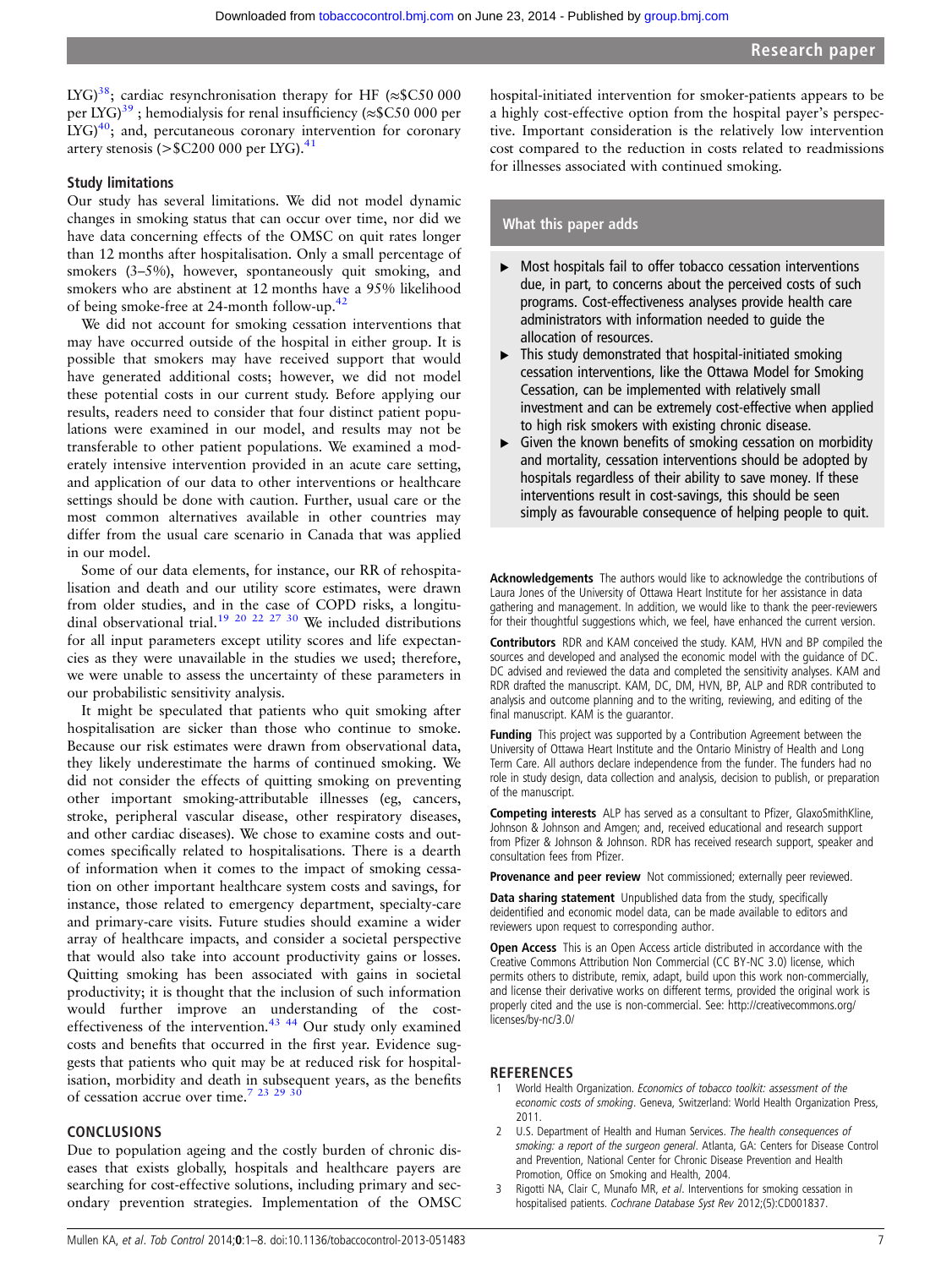- <span id="page-7-0"></span>4 Reid RD, Pipe AL, Quinlan B. Promoting smoking cessation during hospitalization for coronary artery disease. Can J Cardiol 2006;22:775–80.
- 5 Reid RD, Mullen KA, Slovinec D'Angelo ME, et al. Smoking cessation for hospitalized smokers: an evaluation of the "Ottawa Model". Nicotine Tob Res 2010;12:11–18.
- 6 Ladapo JA, Jaffer FA, Weinstein MC, et al. Projected cost-effectiveness of smoking cessation interventions in patients hospitalized with myocardial infarction. Arch Intern Med 2011;171:39–45.
- 7 Mohiuddin SM, Mooss AN, Hunter CB, et al. Intensive smoking cessation intervention reduces mortality in high-risk smokers with cardiovascular disease. Chest 2007;131:446–52.
- 8 Drummond MF, Sculpher MJ, Torrance GW, et al. Methods for the evaluation of health care programmes. 3rd edn. New York, NY: Oxford University Press, 2005.
- 9 Kind P, Lafata JE, Matuszewski K, et al. The use of QALYs in clinical and patient decision-making: issues and prospects. Value Health 2009;12:S27–30.
- 10 Reid JL, Hammond D, Burkhalter R, et al. Tobacco Use in Canada: Patterns and Trends. 2012.<http://www.tobaccoreport.ca> (accessed Oct 2013).
- 11 Pipe AL, Eisenberg MJ, Gupta A, et al. Smoking cessation and the cardiovascular specialist: Canadian Cardiovascular Society position paper. Can J Cardiol 2011;27:132–7.
- 12 Canadian Institute for Health Information. Highlights of 2009–2010 Inpatient Hospitalizations and Emergency Department Visits. 2011. [https://secure.cihi.ca/](https://secure.cihi.ca/estore/productSeries.htm?pc=PCC526) [estore/productSeries.htm?pc=PCC526](https://secure.cihi.ca/estore/productSeries.htm?pc=PCC526) (accessed Oct 2013).
- 13 Canadian Institute for Health Information. Total number of acute inpatient hospitalizations for each of the five conditions as the MRDx, in Ontario, by fiscal year. Data provided by Division Support Services, 2012.
- 14 Reid RD, Pipe AL, Quinlan B, et al. Interactive voice response telephony to promote smoking cessation in patients with heart disease: a pilot study. Patient Educ Couns 2007;66:319–26.
- 15 Registered Nurses' Association of Ontario. Integrating Smoking Cessation into Daily Nursing Practice. Best Practice Guidelines 2007.<http://www.rnao.org/bestpractices> (accessed Mar 2014).
- 16 Reid RD; On behalf of CAN-ADAPTT's Clinical Practice Guideline Development Group. Hospital-based Populations CAN-ADAPTT—Canadian Smoking Cessation Guideline 2011. [http://www.nicotinedependenceclinic.com/English/CANADAPTT/](http://www.nicotinedependenceclinic.com/English/CANADAPTT/Guideline/Hospital%20Based%20Populations/Home.aspx) [Guideline/Hospital%20Based%20Populations/Home.aspx](http://www.nicotinedependenceclinic.com/English/CANADAPTT/Guideline/Hospital%20Based%20Populations/Home.aspx) (accessed Mar 2014).
- 17 Canadian Institute for Health Information. Health indicators 2008. Ottawa, ON: CIHI, 2008.
- 18 Canadian Institute for Health Information. Health iIndicators 2009. Ottawa, ON: CIHI, 2009.
- 19 Godtfredsen NS, Vestbo J, Osler M, et al. Risk of hospital admission for COPD following smoking cessation and reduction: a Danish population study. Thorax 2002;57:967–72.
- 20 Suskin N, Sheth T, Negassa A, et al. Relationship of current and past smoking to mortality and morbidity in patients with left ventricular dysfunction. J Am Coll Cardiol 2001;37:1677–82.
- 21 Ontario Case Costing Initiative (OCCI). Costing Analysis (CAT) Tool. [http://www.](http://www.occp.com/mainPage.htm) [occp.com/mainPage.htm](http://www.occp.com/mainPage.htm) (accessed Oct 2013).
- 22 Critchley JA, Capewell S. Mortality risk reduction associated with smoking cessation in patients with coronary heart disease: a systematic review. JAMA 2003;290:86–97.
- 23 Gershon AS, Wang C, Wilton AS, et al. Trends in chronic obstructive pulmonary disease prevalence, incidence, and mortality in Ontario, Canada, 1996 to 2007: a population-based study. Arch Intern Med 2010;170:560–65.
- 24 Yan AT, Tan M, Fitchett D, et al. One-year outcome of patients after acute coronary syndromes (from the Canadian Acute Coronary Syndromes Registry). Am J Cardiol 2004;94:25–9.
- 25 Yeung DF, Boom NK, Guo H, et al. Trends in the incidence and outcomes of heart failure in Ontario, Canada: 1997 to 2007. CMAJ 2012;184:E765–73.
- 26 Sullivan PW, Ghushchyan V. Preference-Based EQ-5D index scores for chronic conditions in the United States. Med Decis Making 2006;26:410–20.
- 27 Tillmann M, Silcock J. A comparison of smokers' and ex-smokers' health-related quality of life. J Public Health Med 1997;19:268–73.
- 28 Alter DA, Ko DT, Tu JV, et al. The average lifespan of patients discharged from hospital with heart failure. J Gen Intern Med 2012;27:1171–9.
- 29 Shavelle RM, Paculdo DR, Kush SJ, et al. Life expectancy and years of life lost in chronic obstructive pulmonary disease: findings from the NHANES III Follow-up Study. Int J Chron Obstruct Pulmon Dis 2009;4:137–48.
- 30 Taylor DH Jr, Hasselblad V, Henley SJ, et al. Benefits of smoking cessation for longevity. Am J Public Health 2002;92:990–6.
- 31 Hughes JR, Peters EN, Naud S. Relapse to smoking after 1 year of abstinence: a meta-analysis. Addict Behav 2008;33:1516–20.
- 32 Canadian Agency for Drugs and Technologies in Health (CADTH). Guidelines for the economic evaluation of health technologies: Canada. 3rd edn. Ottawa, ON: CADTH, 2006.
- 33 Ontario Nurses' Association. ONA—Frequently Asked Questions—Salary. [http://](http://www.ona.org/faqs.html#f16) [www.ona.org/faqs.html#f16](http://www.ona.org/faqs.html#f16) (accessed Sep 2013).
- 34 Mercer Canada Limited (Commisioned by the Ontario Chamber of Commerce). Cost Trends in Health Benefits for Ontario Businesses: Analysis for Discussion. 2011. [http://www.occ.ca/Publications/Cost-Trends-in-Health-Bene](http://www.occ.ca/Publications/Cost-Trends-in-Health-Benefits-Report.pdf)fits-Report.pdf (accessed Feb 2014).
- 35 Stead LF, Perera R, Bullen C, et al. Nicotine replacement therapy for smoking cessation. Cochrane Database Syst Rev 2012;11:CD000146.
- 36 Krumholz HM, Cohen BJ, Tsevat J, et al. Cost-effectiveness of a smoking cessation program after myocardial infarction. J Am Coll Cardiol 1993;22:1697-702.
- 37 Levy AR, Briggs AH, Demers C, et al. Cost-effectiveness of beta-blocker therapy with metoprolol or with carvedilol for treatment of heart failure in Canada. Am Heart J 2001;142:537–43.
- 38 Rutten-van Molken M, Lee TA. Economic modeling in chronic obstructive pulmonary disease. Proc Am Thorac Soc 2006;3:630–4.
- 39 Sanders GD, Hlatky MA, Owens DK. Cost-effectiveness of implantable cardioverter-defibrillators. N Engl J Med 2005;353:1471–80.
- 40 Winkelmayer WC, Weinstein MC, Mittleman MA, et al. Health economic evaluations: the special case of end-stage renal disease treatment. Med Decis Making 2002;22:417–30.
- 41 Weintraub WS, Boden WE, Zhang Z, et al. Cost-effectiveness of percutaneous coronary intervention in optimally treated stable coronary patients. Circ Cardiovasc Qual Outcomes 2008;1:12–20.
- 42 Gilpin EA, Pierce JP, Farkas AJ. Duration of smoking abstinence and success in quitting. J Natl Cancer Inst 1997;89:572-6.
- 43 Halpern MT, Shikiar R, Rentz AM, et al. Impact of smoking status on workplace absenteeism and productivity. Tob Control 2001;10:233–8.
- 44 Kahende JW, Loomis BR, Adhikari B, et al. A review of economic evaluations of tobacco control programs. Int J Environ Res Public Health 2009;6:51–68.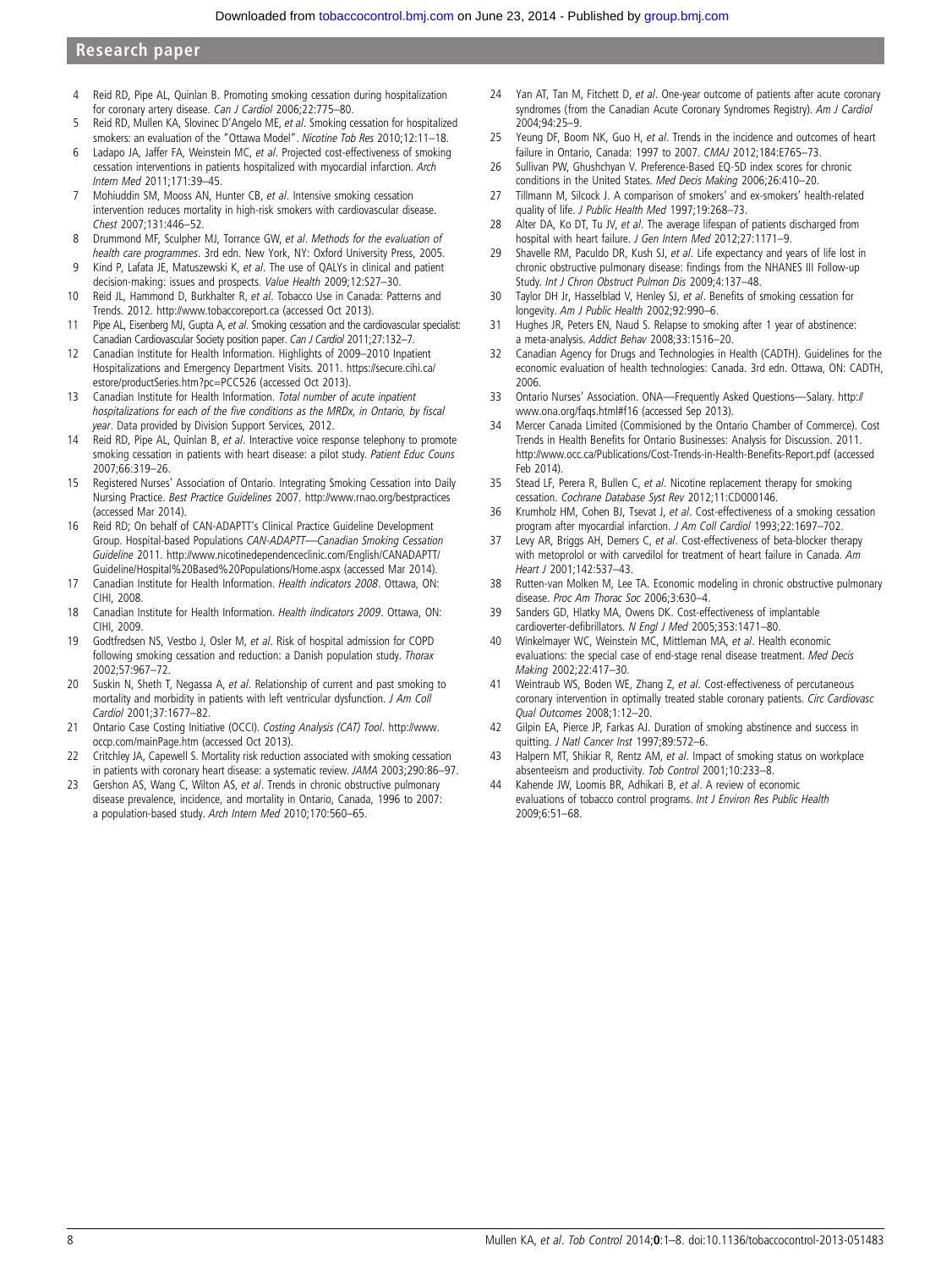# **disease, in Ontario, Canada intervention for smokers with chronic Economic evaluation of a hospital-initiated**

Kerri-Anne Mullen, Douglas Coyle, Douglas Manuel, et al.

doi: 10.1136/tobaccocontrol-2013-051483 Tob Control published online June 16, 2014

**<http://tobaccocontrol.bmj.com/content/early/2014/06/15/tobaccocontrol-2013-051483.full.html>** Updated information and services can be found at:

# These include:

**TC** 

| <b>References</b>                | This article cites 29 articles, 9 of which can be accessed free at:<br>http://tobaccocontrol.bmj.com/content/early/2014/06/15/tobaccocontrol-2013-051483.full.html#re<br>f-list-1                                                                                                                                                                                                                                                    |
|----------------------------------|--------------------------------------------------------------------------------------------------------------------------------------------------------------------------------------------------------------------------------------------------------------------------------------------------------------------------------------------------------------------------------------------------------------------------------------|
| <b>Open Access</b>               | This is an Open Access article distributed in accordance with the<br>Creative Commons Attribution Non Commercial (CC BY-NC 3.0)<br>license, which permits others to distribute, remix, adapt, build upon this<br>work non-commercially, and license their derivative works on different<br>terms, provided the original work is properly cited and the use is<br>non-commercial. See: http://creativecommons.org/licenses/by-nc/3.0/ |
| P < P                            | Published online June 16, 2014 in advance of the print journal.                                                                                                                                                                                                                                                                                                                                                                      |
| <b>Email alerting</b><br>service | Receive free email alerts when new articles cite this article. Sign up in<br>the box at the top right corner of the online article.                                                                                                                                                                                                                                                                                                  |

(DOIs) and date of initial publication. publication. Citations to Advance online articles must include the digital object identifier citable and establish publication priority; they are indexed by PubMed from initial typeset, but have not not yet appeared in the paper journal. Advance online articles are Advance online articles have been peer reviewed, accepted for publication, edited and

**<http://group.bmj.com/group/rights-licensing/permissions>** To request permissions go to:

**<http://journals.bmj.com/cgi/reprintform>** To order reprints go to:

**<http://group.bmj.com/subscribe/>** To subscribe to BMJ go to: